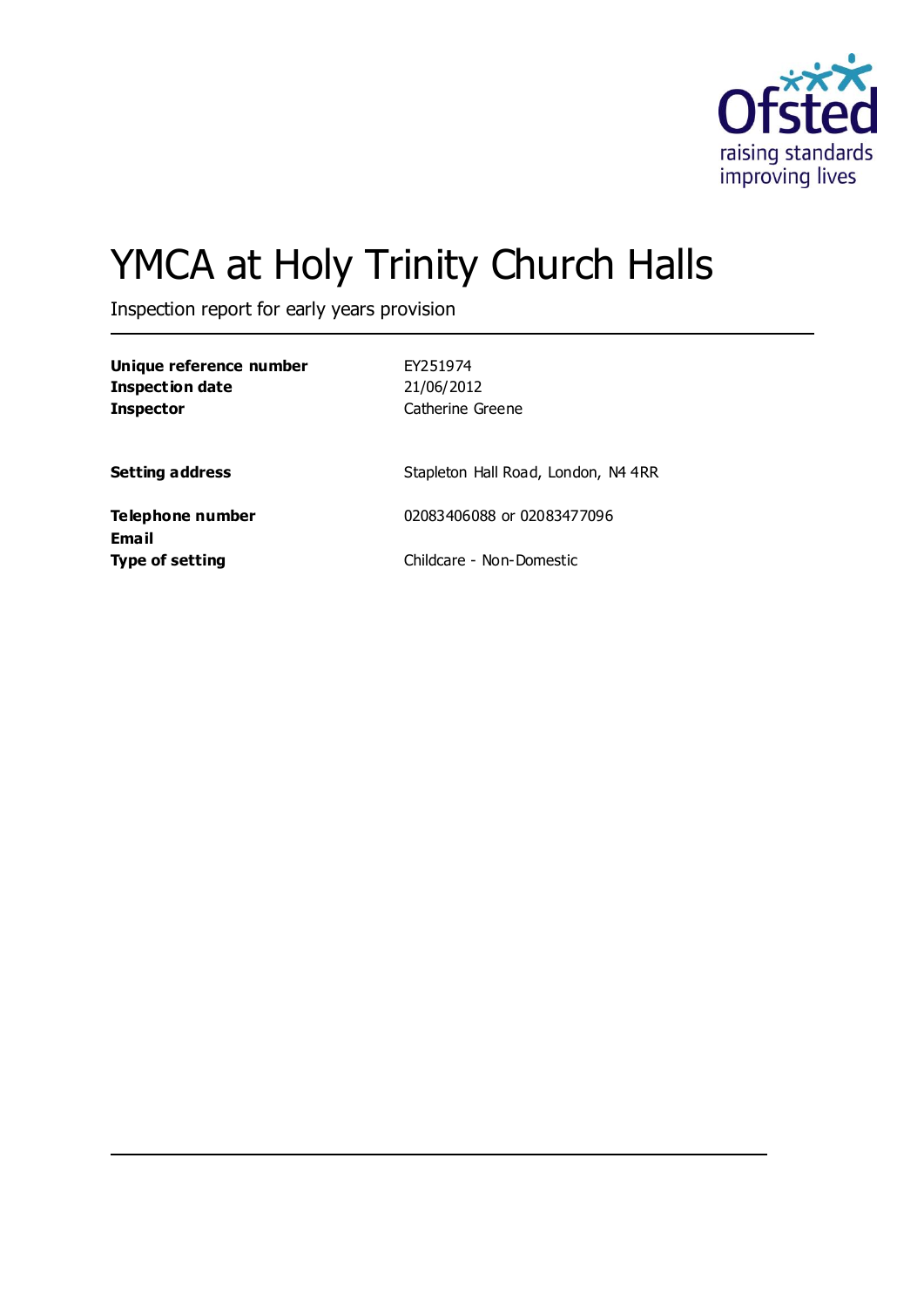The Office for Standards in Education, Children's Services and Skills (Ofsted) regulates and inspects to achieve excellence in the care of children and young people, and in education and skills for learners of all ages. It regulates and inspects childcare and children's social care, and inspects the Children and Family Court Advisory Support Service (Cafcass), schools, colleges, initial teacher training, work-based learning and skills training, adult and community learning, and education and training in prisons and other secure establishments. It assesses council children's services, and inspects services for looked after children, safeguarding and child protection.

If you would like a copy of this document in a different format, such as large print or Braille, please telephone 0300 123 1231, or email enquiries@ofsted.gov.uk.

You may copy all or parts of this document for non-commercial educational purposes, as long as you give details of the source and date of publication and do not alter the information in any way.

T: 0300 123 1231 Textphone: 0161 618 8524 E: enquiries@ofsted.gov.uk W: [www.ofsted.gov.uk](http://www.ofsted.gov.uk/)

© Crown copyright 2012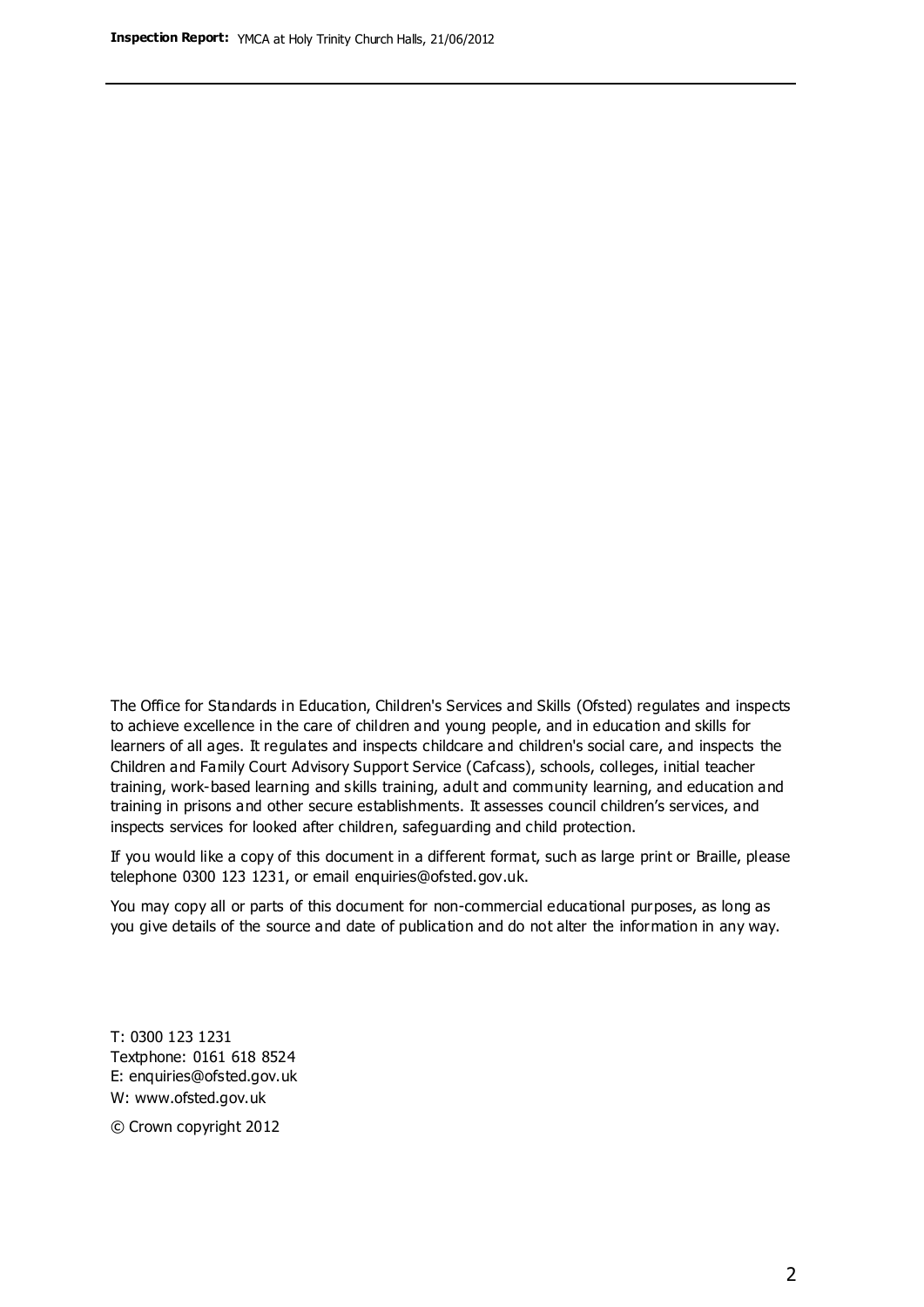## **Introduction**

This inspection was carried out by Ofsted under Sections 49 and 50 of the Childcare Act 2006 on the quality and standards of the registered early years provision. 'Early years provision' refers to provision regulated by Ofsted for children from birth to 31 August following their fifth birthday (the early years age group). The registered person must ensure that this provision complies with the statutory framework for children's learning, development and welfare, known as the *Early* Years Foundation Stage.

The provider must provide a copy of this report to all parents with children at the setting where reasonably practicable. The provider must provide a copy of the report to any other person who asks for one, but may charge a fee for this service (The Childcare (Inspection) Regulations 2008 regulations 9 and 10).

Children only attend this setting before and/or after the school day and/or during the school holidays. The judgements in this report reflect the quality of early years provision offered to children during those periods.

The setting also makes provision for children older than the early years age group which is registered on the voluntary and/or compulsory part(s) of the Childcare Register. This report does not include an evaluation of that provision, but a comment about compliance with the requirements of the Childcare Register is included in Annex B.

Please see our website for more information about each childcare provider. We publish inspection reports, conditions of registration and details of complaints we receive where we or the provider take action to meet the requirements of registration.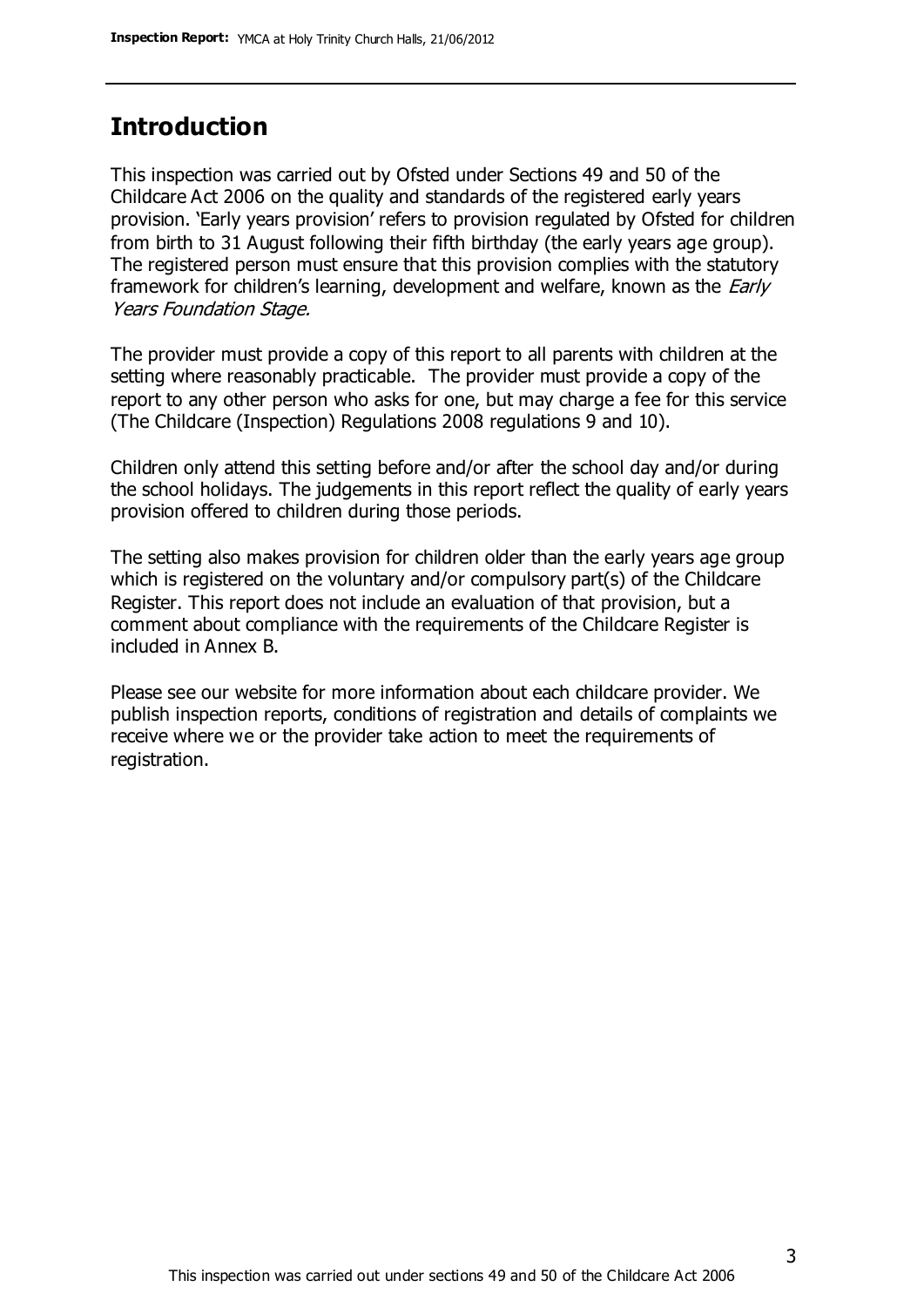# **Description of the setting**

YMCA at Holy Trinity Church Halls was registered in 2003. The out of school club is in the Stroud Green area of the London Borough of Haringey and mainly serves the children from St Aiden's School. The after school care operates from the community hall, which children access using the main entrance. The hall has a kitchen, toilet facilities and an enclosed garden. Children have some access to the school's playground. The club is open each weekday during term time from 3pm to 6.15pm. The club is registered on the Early Years Register and on the compulsory and voluntary parts of the Childcare Register. It is registered to care for 27 children under eight years with no more than 12 children in the early years age range. There are five children in the early years age group on roll. All staff members, including the managers working directly with the children, have relevant early years qualifications.

# **The overall effectiveness of the early years provision**

Overall the quality of the provision is good.

The club provides an inclusive environment where, overall, staff effectively develop children's understanding of diversity and promote their safety and welfare. Wellestablished relationships with parents and schools strengthen the planning to strongly meet children's individual learning needs. Children benefit from interesting activities and resources. The staff are mostly organised and the required documentation is in place and used well to support children's well-being. Staff evaluate their practice and demonstrate good capacity to continuously improve the provision for children.

## **What steps need to be taken to improve provision further?**

To further improve the early years provision the registered person should:

- raise all staff's awareness of their roles and responsibilities in the event of a fire
- explore ways of promoting children's understanding of the similarities, differences and diversity of the world around them within the learning environment

# **The effectiveness of leadership and management of the early years provision**

Staff have a good understanding of safeguarding and of child protection issues.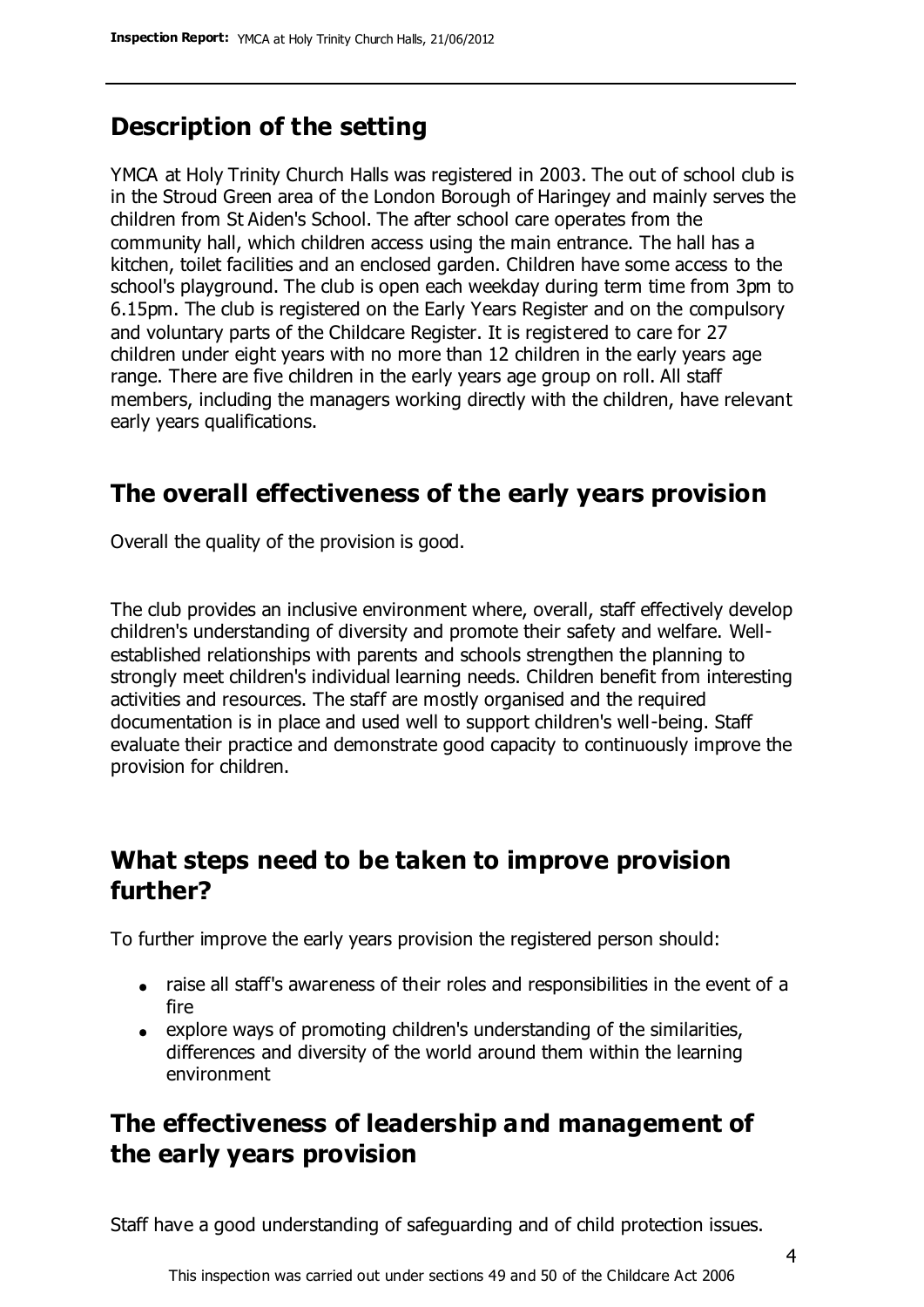They are well aware of the procedures to follow should they be concerned about a child in their care. Children play in a welcoming environment where promoting their health and well-being is a priority. Risk assessments, safety procedures and fire drills carried out with children effectively promote safety. Newer members of the staff team are aware of what to do in an emergency through their induction. However, they are not entirely confident about the process as they have not yet been involved in a fire drill.

Record keeping and written policies effectively support children's welfare. The newly appointed manager and supervisor are realistic about the quality of the provision. They are clear about the key strengths and weaknesses of the club. They evaluate well to identify areas for development that will encourage a responsive service and increase positive outcomes for children. These include embedding the systems for observation and assessment and fully involving all parents in continual development. Good, informal systems are in place for observation and assessment of children's progress. The information gathered is used resourcefully to plan for activities based on children's interests.

The staff evaluate and reflect on their practice mainly using feedback from parents and children to promptly identify and deal with any issues. This has well addressed the points for development from the last inspections. This self-evaluation has meant that the environment, storage and garden have been strongly improved. Staff's enthusiasm to attend additional training effectively supports their commitment to children. Recent re-organisation of the hall and low-level storage of resources and equipment has had a positive impact on children's ability to make choices. Children have increased play space and age-appropriate resources are well organised and easily accessible. Positive images and resources that teach children about diversity in the world are not as readily available to children as they self-select and play. The managers are aware and keen to remedy this.

Children's needs and routines are well known by the staff through the strong relationships formed with parents and staff at the school. Parents are very complimentary about the club and their comments include, 'We are very happy with the support our child has had here.' Children are enthusiastic in their praise of their after school club and describe it as 'really good' and 'lots of fun'. Social events are organised and parents are invited to join their children during special events.

## **The quality and standards of the early years provision and outcomes for children**

Good use is made of the environment to support children's play and learning. Children enjoy a range of activities, including tabletop games, indoor five-a-side and painting. The outdoor play area is used in all weathers as a valuable learning resource. Children arrive enthusiastically and settle quickly because of the variety of resources set up quickly and planned by staff. Staff are resourceful and creative in their ideas and make good use of resources to challenge and develop children's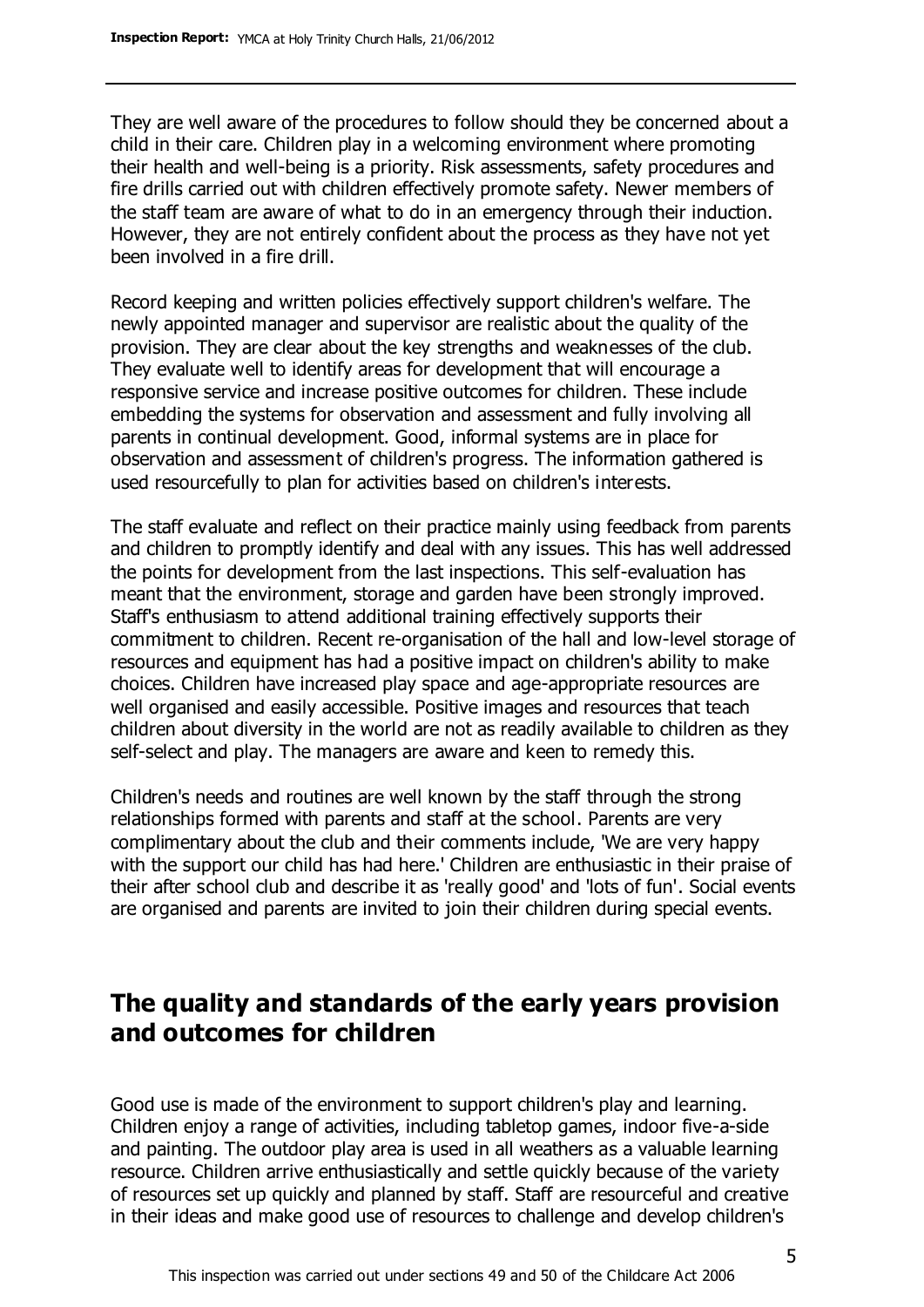play ideas and learning. Staff support children skilfully and children benefit from positive experiences to progress and compliment their learning. As a result, children are happy and content as they eagerly engage in activities and concentrate for long periods.

Children in the early years have key persons assigned, who work closely with them and their parents. As a result, the quality of provision is well planned to meet their needs. Staff are aware of younger children's requirements and are mostly observing their play alongside the older children. Informal observations go some way to supporting this aim, though these are still at a developmental stage. Similarly, the link between observations and planning is not fully operational at present. The managers demonstrate a clear commitment to ongoing improvements. They are developing the systems for observation and evaluation in order to bring consistency to this area. Resources have improved considerably since the last inspection, in particular to meet the needs of children in the early years age group.

Children make close and lasting friendships. They express themselves clearly and are confident speakers. They develop good communication skills; they are able to play independently or ask assertively for support from staff if they need it. They enjoy activities and experiences that well meet their needs and encourage the development of good skills for the future. Interesting conversations about their chosen play and favourite flags increases children's confidence in knowledge and understanding of the world. Children eagerly explore varied technology, using a computer. They enjoy role play, confidently copying what adults do and expressing their creativity through a variety of craft activities.

Children have opportunities to explore the local environment, including a recent outing to the local bowling alley. They use the garden to explore the natural environment and play ball games. High staff ratios mean that children are able to use the entire, enclosed, play area as they decide for themselves what they would like to do. They develop their mobility and coordination really well, negotiating the space and playing five-a-side football indoors.

Children feel safe in the staff's care. Staff effectively promote road safety during the transfer from local schools to the hall, through clear direction and role modelling that enhances children's awareness and understanding of risks and dangers. Children settle immediately as they arrive after school and seek reassurance when needed. Young children receive reminders with clear explanations so they learn how to keep themselves safe as they play. For example, children know to sit to drink and eat their sandwich, as they are hungry immediately after school. Later in the session, children sit together with staff around a large table and enjoy a hot cooked meal when they talk to each other about their day. Children gain a good understanding about healthy lifestyles.

Children respond well to the clear boundaries set for them. Their behaviour is consistently good as the staff have high expectations and set a good example as positive role models. Older children are considerate and well mannered towards each other as they offer painting resources to younger children to include them in their activities. Children enjoy making positive choices about their play as the staff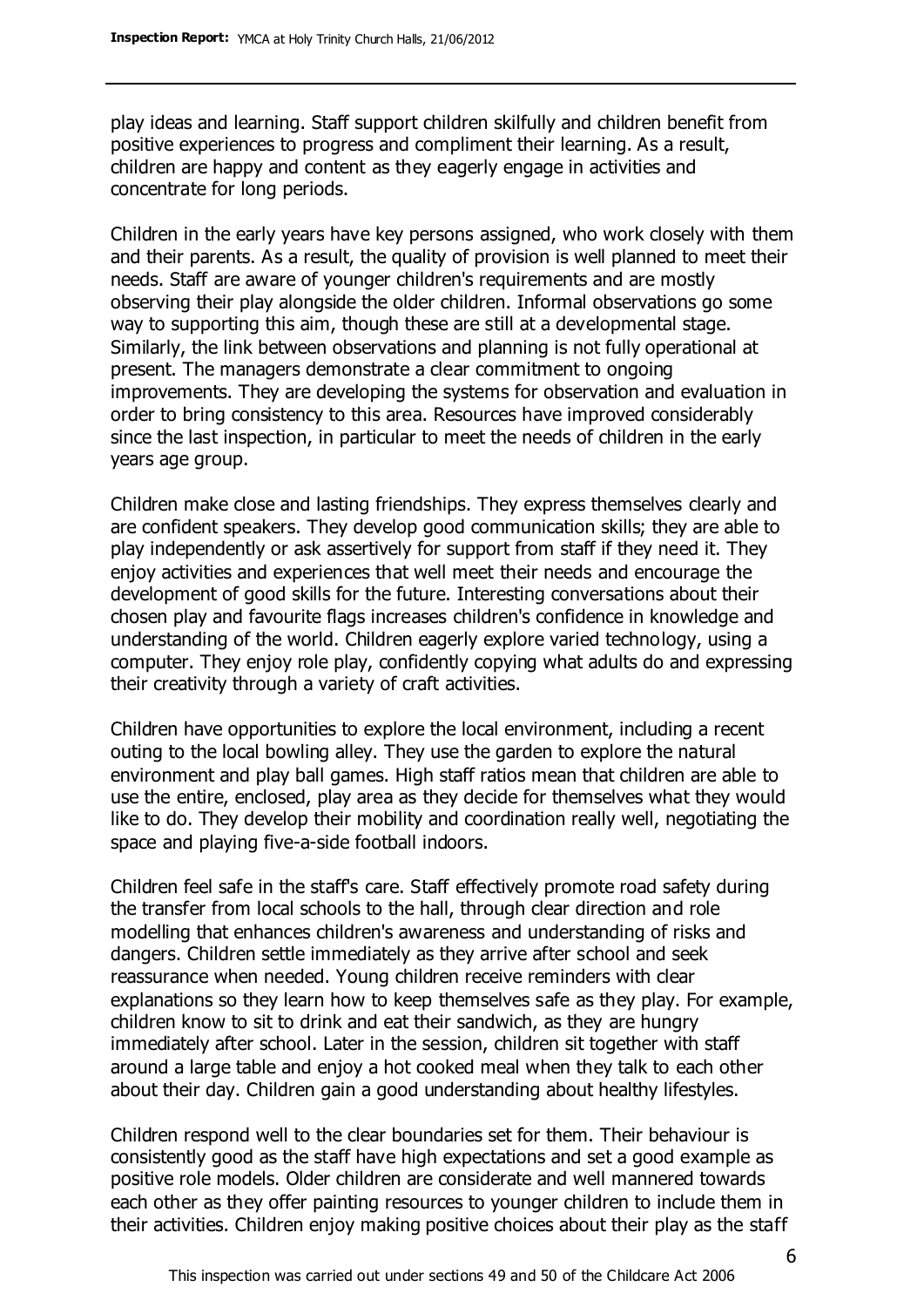take time to listen to their ideas and develop their interests.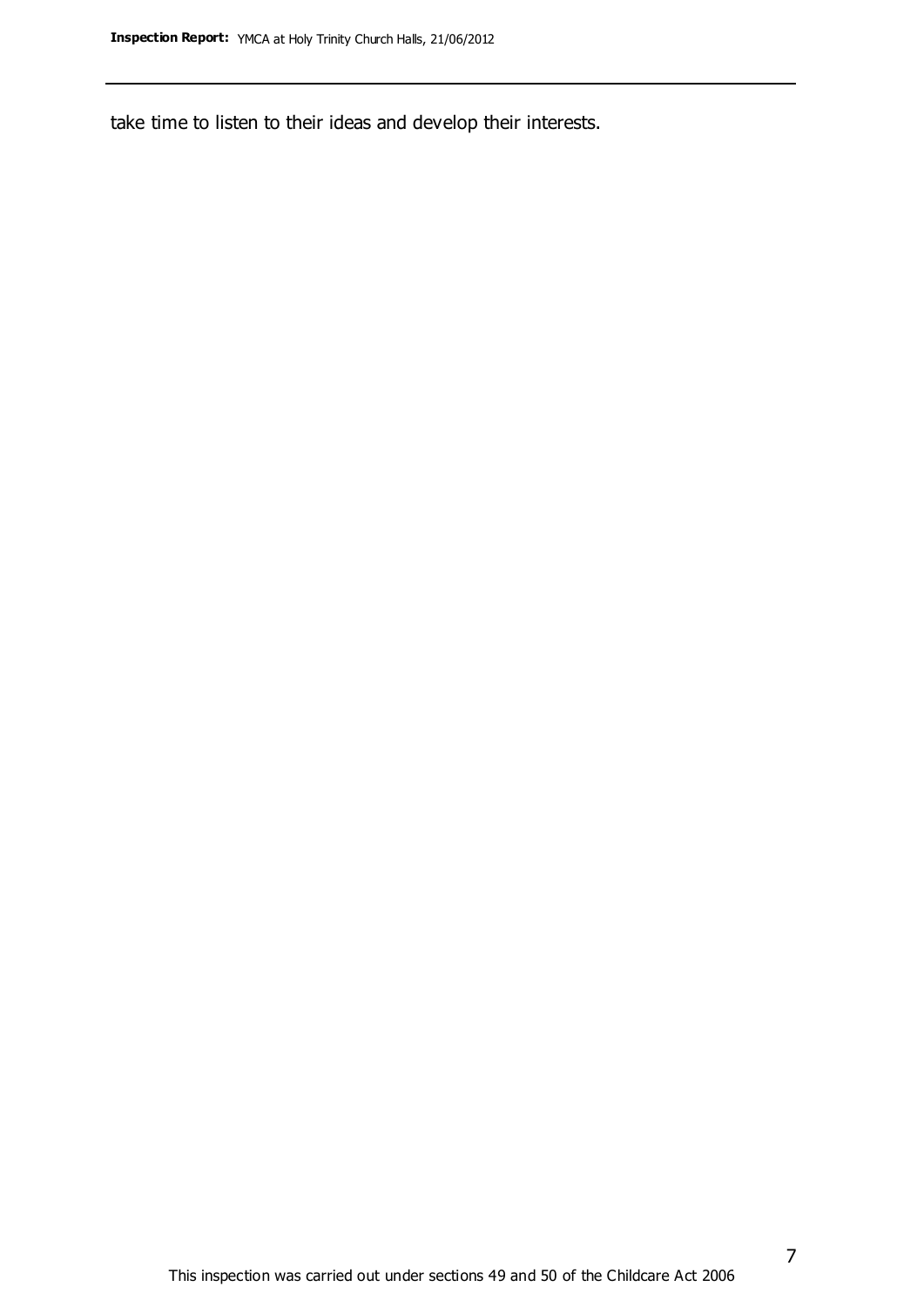# **Annex A: record of inspection judgements**

#### **The key inspection judgements and what they mean**

Grade 1 is Outstanding: this aspect of the provision is of exceptionally high quality Grade 2 is Good: this aspect of the provision is strong Grade 3 is Satisfactory: this aspect of the provision is sound Grade 4 is Inadequate: this aspect of the provision is not good enough

#### **The overall effectiveness of the early years provision**

| How well does the setting meet the needs of the<br>children in the Early Years Foundation Stage? |  |
|--------------------------------------------------------------------------------------------------|--|
| The capacity of the provision to maintain continuous                                             |  |
| improvement                                                                                      |  |

#### **The effectiveness of leadership and management of the early years provision**

| The effectiveness of leadership and management of the             |  |
|-------------------------------------------------------------------|--|
| <b>Early Years Foundation Stage</b>                               |  |
| The effectiveness of leadership and management in embedding       |  |
| ambition and driving improvement                                  |  |
| The effectiveness with which the setting deploys resources        |  |
| The effectiveness with which the setting promotes equality and    |  |
| diversity                                                         |  |
| The effectiveness of safeguarding                                 |  |
| The effectiveness of the setting's self-evaluation, including the |  |
| steps taken to promote improvement                                |  |
| The effectiveness of partnerships                                 |  |
| The effectiveness of the setting's engagement with parents and    |  |
| carers                                                            |  |

### **The quality of the provision in the Early Years Foundation Stage**

The quality of the provision in the Early Years Foundation Stage  $\vert$  2

## **Outcomes for children in the Early Years Foundation Stage**

| <b>Outcomes for children in the Early Years Foundation</b>    |  |
|---------------------------------------------------------------|--|
| <b>Stage</b>                                                  |  |
| The extent to which children achieve and enjoy their learning |  |
| The extent to which children feel safe                        |  |
| The extent to which children adopt healthy lifestyles         |  |
| The extent to which children make a positive contribution     |  |
| The extent to which children develop skills for the future    |  |

Any complaints about the inspection or report should be made following the procedures set out in the guidance available from Ofsted's website: www.ofsted.gov.uk